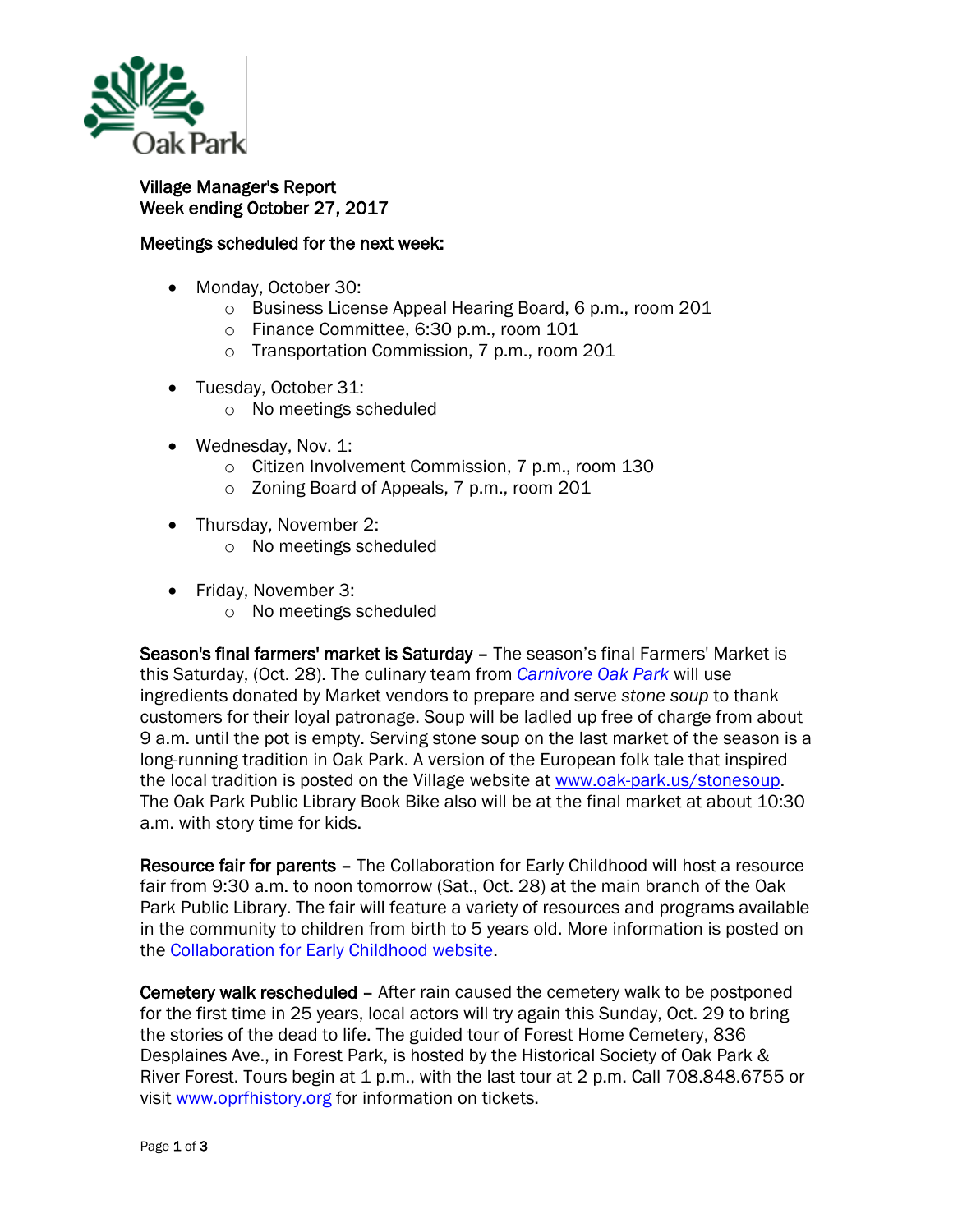Parking pilot program – Notices began going out this week to residents within the boundaries of a parking pilot program being developed in conjunction with parking consultant [Dixon Resources Unlimited.](http://www.dixonresourcesunlimited.com/) The letter invites residents to a public forum set for 6 to 9 p.m., Thurs., Nov. 9 at Gwendolyn Brooks Middle School. Changes under consideration will affect most current parking regulations. Based on community input gathered at the forum and via other methods, recommendations for a parking pilot program will be crafted, reviewed by the Transportation Commission and then presented to the Village Board for consideration of implementation in 2018. Notes and materials from the presentation and proposed changes will be posted after the public forum at [www.oak-park.us/parkingpilot,](http://www.oak-park.us/parkingpilot) where visitors also will be able to post comments. The study area is from the Union Pacific Railroad south to the Eisenhower Expressway and from Harlem Avenue east to Oak Park Avenue.

Property title fraud alert – Cook County Recorder of Deeds Karen Yarbrough recently issued a consumer warning about companies offering to lock or freeze a property title to ensure owners know of any fraudulent activity related to their properties. According to the County Recorder, the offer is the real fraud. She says homeowners cannot *lock* their home titles, but they can get 24/7 monitoring and alerts through a free county property fraud alert program. Details are posted at [cookrecorder.com/fraudalert.](http://r20.rs6.net/tn.jsp?f=001tjNjSm-4OO8eBUCQPE3RUgz3aA33Jkvj3jbmGGLNceJwtriCgzzGXccVc-yaGpb9O80uIrcjyLbHuQgpuAJb5MUVbMM7-xxdr8XITpBPaPue_XwyyR0g_N6siPF4mQW6W-lLWJkGc8LXiJ5Ya2xuTMeKLL2_B1m7aSyG-d-MXGWyiR-2v8nTvkM-LVMgHQBhTw-wbmE83o1AdBe6EV_s1Xgu0VODX2kw_N5Xwc6m1x5cr3-bdHu87yDXu6aCeKW1LvgS-tDl-kFlceG8ECYK-zywPjJfdn6P6I7mhewuYsE=&c=_rdbFQ-o7Il1kiMVnKhngn_eyaBriLEvZgBb6aJCK_v_hDOQZ0oqBg==&ch=w8hSsvpVNpEHqMZTEwHmfSNLjKszYMIPOgQDCcEtWRW4ZUFSG2hVkw==) Staff has shared the information with the community via its public information channels.

Downtown construction update – Concrete and asphalt operations have started on North Boulevard between Marion Street and Harlem Avenue and will continue through next week by The Emerson redevelopment project. Traffic remains restricted to eastbound travel. Work on the sidewalks, landscaping and light poles also is underway on the north side of North Boulevard, while on the south side work began to replace the concrete pad adjacent to the CTA/Pace stop at the Metra station along with sidewalk and curb. The alley entrance on North Boulevard at the east limits of the development site is now open. Installation of the decorative crosswalk across the new section of Maple Avenue at North Boulevard continued, but traffic flow has been maintained. Repairs to the sidewalks along Lake Street between Harlem and Forest avenues continued this week, but is expected to be completed by Nov. 1. The work includes eliminating sidewalk trip hazards, resetting bricks to grade, tree pit maintenance and repairs to the crosswalk on the south side of Lake Street at Marion Street. Signs are in place to guide pedestrians around construction.

South Boulevard/Harlem Avenue update – South Boulevard, which has been open only to westbound traffic from Marion Street to Harlem Avenue, will be closed to all traffic for several weeks beginning later this month as ComEd installs new electrical connections from Harlem Avenue to the development site. However, South Boulevard will not be closed completely until two-way traffic has been restored on North Boulevard. Engineering Division staff will continue to monitor the site and signage to ensure potential customers are not confused or impeded.

Water main valve replacements - Replacement of water main valves at various locations in the Village is expected to start on November 1 and last approximately one and a half weeks. The majority of the work will occur on Garfield Street between Oak Park and East avenues. Traffic likely will be detoured around Garfield Street construction sites.